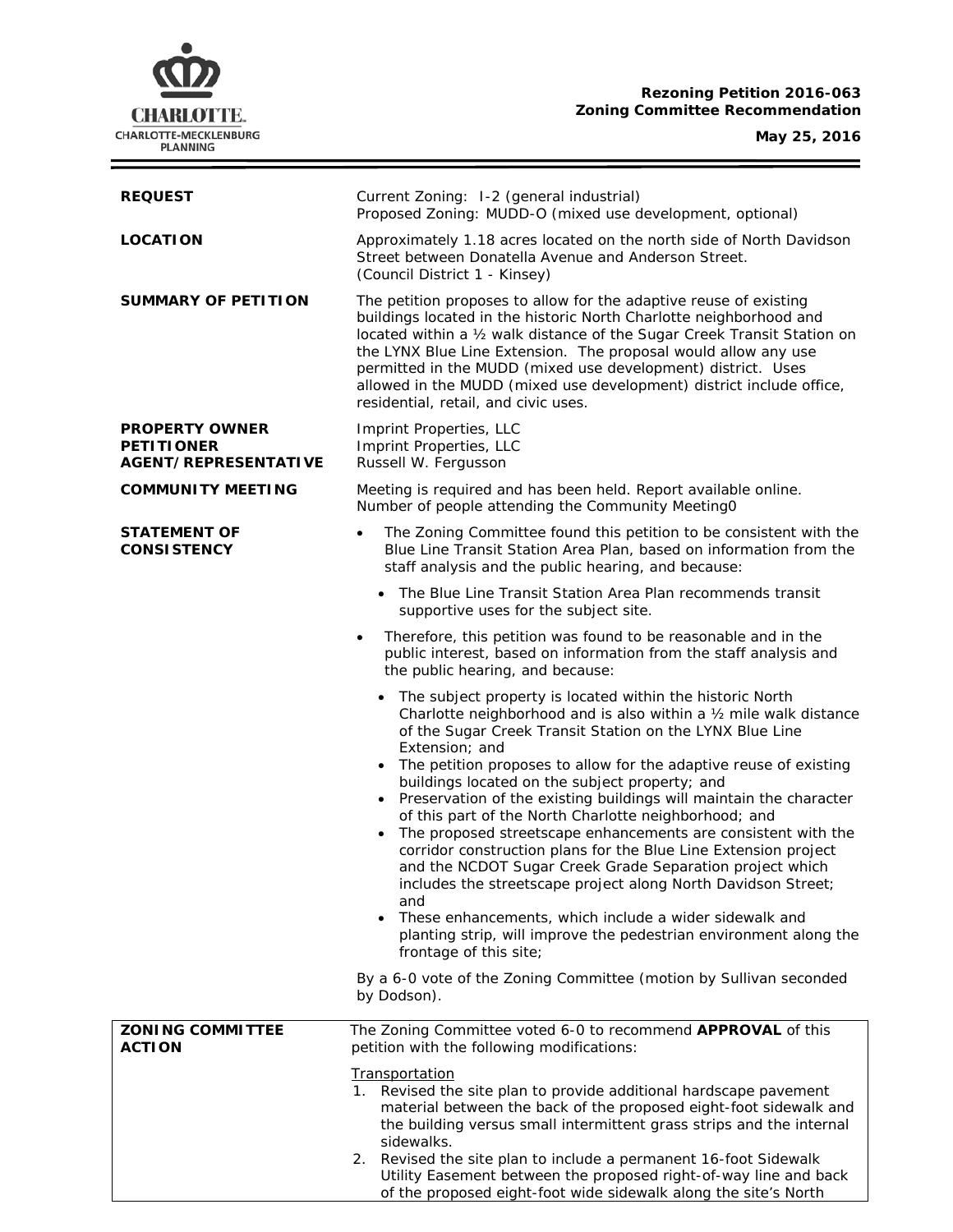|                                              | Davidson Street frontage.<br><b>Site and Building Design</b>                                                                                                                                                                                                                                                                                        |                                                                                                                                                                                                                                                                                                                                                                                                                                                                                                                                                                                 |  |
|----------------------------------------------|-----------------------------------------------------------------------------------------------------------------------------------------------------------------------------------------------------------------------------------------------------------------------------------------------------------------------------------------------------|---------------------------------------------------------------------------------------------------------------------------------------------------------------------------------------------------------------------------------------------------------------------------------------------------------------------------------------------------------------------------------------------------------------------------------------------------------------------------------------------------------------------------------------------------------------------------------|--|
|                                              |                                                                                                                                                                                                                                                                                                                                                     | 3. Removed note related to the petitioner meeting the requirements<br>of Section 12.544 of the ordinance for the arrangement of windows<br>and doors on the building elevations for the building located at<br>3701 North Davidson Street as an optional request and placed it<br>under the heading of Architectural Standards.                                                                                                                                                                                                                                                 |  |
|                                              | Other                                                                                                                                                                                                                                                                                                                                               |                                                                                                                                                                                                                                                                                                                                                                                                                                                                                                                                                                                 |  |
|                                              | 4. Corrected "Craighead Street" to "Craighead Road" throughout the<br>site plan.<br>5. Replaced existing Note 1(d) under General Provisions with the<br>following: "Existing buildings to remain."                                                                                                                                                  |                                                                                                                                                                                                                                                                                                                                                                                                                                                                                                                                                                                 |  |
|                                              |                                                                                                                                                                                                                                                                                                                                                     |                                                                                                                                                                                                                                                                                                                                                                                                                                                                                                                                                                                 |  |
|                                              |                                                                                                                                                                                                                                                                                                                                                     | 6. Deleted the following verbiage under Note 2(f) under Optional<br>Provisions and replaced as a new note under Permitted Uses:<br>"Unless additional off-site parking is provided sufficient to meet<br>ordinance requirements, the total square footage of all the Eating<br>Drinking and Entertainment Type 2 uses shall not exceed the<br>aggregate amount of 23,000 square feet.<br>7. Deleted all notes that stated "per ordinance requirements."<br>8. Removed existing Note 2(g) under Optional Provisions and added it<br>as a new note under Architectural Standards. |  |
|                                              |                                                                                                                                                                                                                                                                                                                                                     |                                                                                                                                                                                                                                                                                                                                                                                                                                                                                                                                                                                 |  |
| <b>VOTE</b>                                  | Motion/Second:<br>Yeas:<br>Nays:<br>Absent:<br>Recused:                                                                                                                                                                                                                                                                                             | Dodson / Sullivan<br>Dodson, Eschert, Lathrop, Majeed, Sullivan, and<br>Wiggins<br>None<br>Labovitz<br>None                                                                                                                                                                                                                                                                                                                                                                                                                                                                     |  |
| <b>ZONING COMMITTEE</b><br><b>DISCUSSION</b> | Staff provided an overview of the petition and noted that there are no<br>outstanding issues. A committee member commented that the existing<br>traffic pattern in the area is cumbersome. CDOT staff responded that<br>East Craighead Road will be closed when the Blue Line Extension is<br>operational, which is currently slated for late 2017. |                                                                                                                                                                                                                                                                                                                                                                                                                                                                                                                                                                                 |  |
|                                              | Station Area Plan.                                                                                                                                                                                                                                                                                                                                  | Staff noted that this petition is consistent with the Blue Line Transit                                                                                                                                                                                                                                                                                                                                                                                                                                                                                                         |  |
| <b>STAFF OPINION</b>                         | Staff agrees with the recommendation of the Zoning Committee.                                                                                                                                                                                                                                                                                       |                                                                                                                                                                                                                                                                                                                                                                                                                                                                                                                                                                                 |  |
|                                              |                                                                                                                                                                                                                                                                                                                                                     |                                                                                                                                                                                                                                                                                                                                                                                                                                                                                                                                                                                 |  |

## **FINAL STAFF ANALYSIS**

### **(Pre-Hearing Analysis online at [www.rezoning.org\)](http://www.rezoning.org/)**

## **PLANNING STAFF REVIEW**

#### • **Proposed Request Details**

The site plan accompanying this petition contains the following provisions:

- Retains the existing 23,344-square foot buildings and allows a 5,200-square foot patio expansion to allow all uses permitted in the MUDD (mixed use development) district.
- Existing buildings to retain the same height, with the exception of a rooftop patio. Overall building height not to exceed 50 feet.
- Artwork and design components to be incorporated in outdoor spaces as part of patio and outdoor common areas.
- An eight-foot planting strip and eight-foot sidewalk to be provided from the adjacent parcel to the northeast to the point of the street closure of Craighead Road.
- Parking lot abutting Craighead Road to be screened with a wall that may incorporate art and sculptural elements.
- Provided a Sidewalk Utility Easement between the proposed right-of-way line and back of the proposed eight-foot wide sidewalk along the site's North Davidson Street frontage.
- Petitioner shall meet the requirements of Section 12.544 of the ordinance for the arrangement of windows and doors on the building elevations for the building located at 3701 North Davidson Street.
- Unless additional off-site parking is provided sufficient to meet ordinance requirements, the total square footage of all the eating/drinking/entertainment Type 2 use shall not exceed the aggregate amount of 23,000 square feet.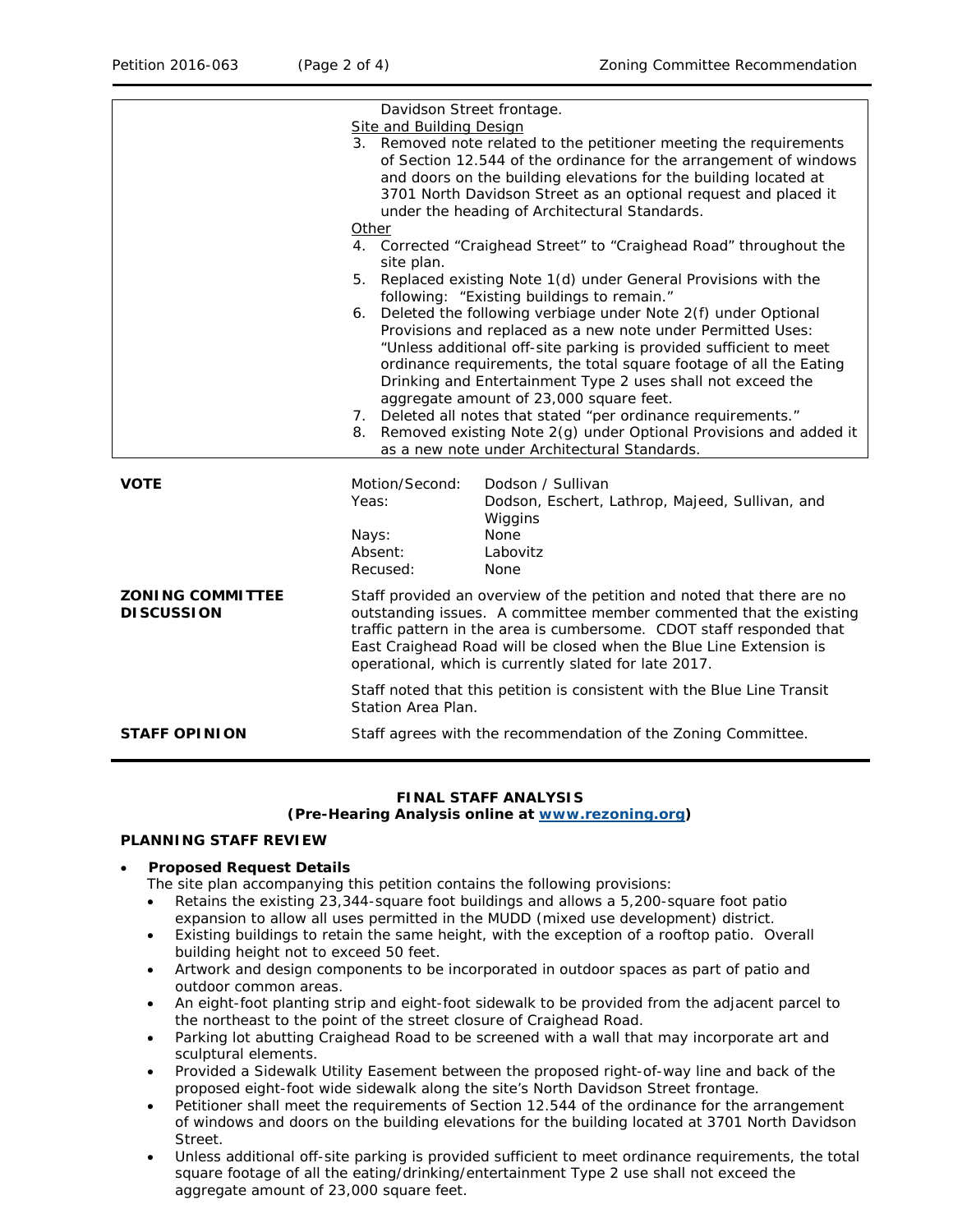- Optional Provisions:
	- Allow the one-way drive exiting onto Craighead Road to deviate from requirements of being perpendicular to the road and to exceed limitations of width, provided it does not exceed 38 feet in width.
	- To facilitate preservation of the existing buildings, parking requirements shall be reduced from 56 spaces to 36 spaces; allow the 36 spaces be the maximum required number of parking spaces, with no additional spaces required for the use of the 33,440 square feet.
	- Areas marked as "future patio expansion" and any future rooftop patio improvements may be used for expansion of the outdoor service, seating, consumption and/or entertainment space not to exceed the aggregate amount of patio square footage and future patio square footage set forth in the development summary. No additional parking spaces in excess of 36 spaces will be required if the patio expansion and/or rooftop patio is developed and used as outdoor service, seating, consumption and/or entertainment. In addition, any applicable parking requirements shall be waived.
	- Parking shall be permitted to extend past the building façade up to the setback and may be located between the existing building /permitted uses and the required setback as shown on the rezoning plan.
	- Existing buildings, entryways and doors, including roll-up doors, may be preserved and additional doorways may be constructed in the same or similar style to existing without requirement to meet MUDD design standards.
	- The amount of eating/drinking/entertainment Type 2 use square footage shall not include the common areas of the buildings or the production, storage, office and warehouse portions of any brewery use.
	- **Public Plans and Policies**
		- The *Blue Line Extension Transit Station Area Plans* (2013) recommend transit supportive uses for the subject site.
		- The *Blue Line Extension Transit Station Area Plans* recommend a 50-foot height limit for future buildings in this area.

# • **TRANSPORTATION CONSIDERATIONS**

• This site has direct access to an existing minor thoroughfare near an unsignalized intersection with a local street. The site is adjacent to the LYNX Blue Line Extension and within the project limits of an approved NCDOT project (U-5008, Sugar Creek Road Grade Separation). Additionally, the potential Cross Charlotte Trail alignment is within 1000 feet of this site. This plan complies with the general transportation policy goals and applicable area plans. CDOT has not identified any negative impacts to the transportation facilities in the area.

# • **Vehicle Trip Generation:**

Current Zoning:

Existing Use: 80 trips per day (based on 23,300 square feet of warehouse uses).

Entitlement: 80 trips per day (based on 23,300 square feet of warehouse uses).

Proposed Zoning: Trips per day cannot be determined due to the number of uses permitted.

### **DEPARTMENT COMMENTS** (see full department reports online)

- **Charlotte Area Transit System:** No issues.
- **Charlotte Department of Neighborhood & Business Services:** No issues.
- **Charlotte Fire Department:** No issues.
- **Charlotte-Mecklenburg Schools:** No comments received.
- **Charlotte-Mecklenburg Storm Water Services:** No issues.
- **Charlotte Water:** No issues.
- **Engineering and Property Management:** No issues.
- **Mecklenburg County Land Use and Environmental Services Agency:** No issues.
- **Mecklenburg County Parks and Recreation Department:** No issues.